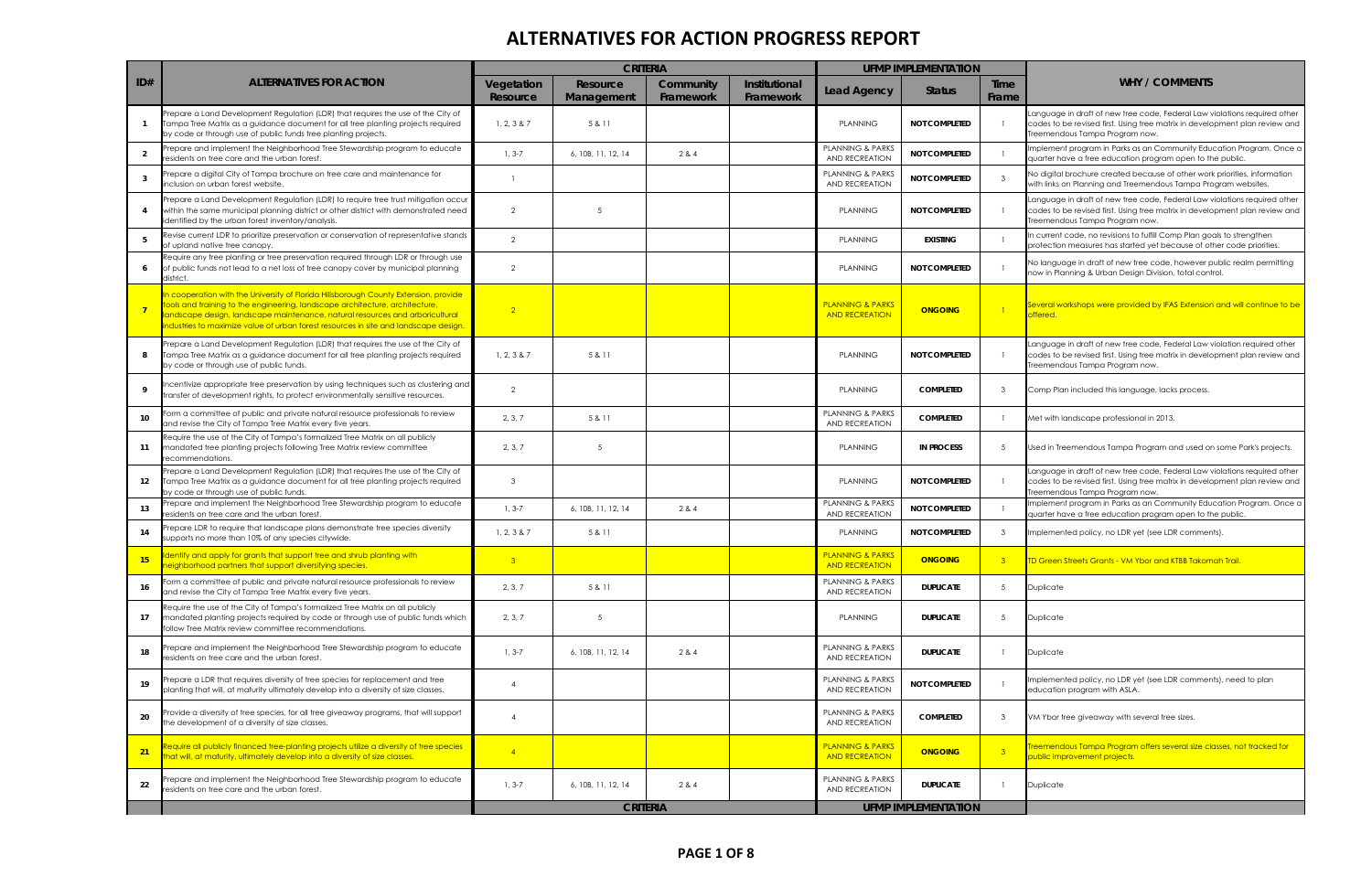| $ $ ID# | <b>ALTERNATIVES FOR ACTION</b>                                                                                                                                                                                                                                                         | Vegetation<br>Resource | Resource<br>Management | Community<br>Framework | Institutional<br>Framework | <b>Lead Agency</b>                                   | <b>Status</b>              | <b>Time</b><br>Frame | <b>WHY / COMMENTS</b>                                                                                                                     |
|---------|----------------------------------------------------------------------------------------------------------------------------------------------------------------------------------------------------------------------------------------------------------------------------------------|------------------------|------------------------|------------------------|----------------------------|------------------------------------------------------|----------------------------|----------------------|-------------------------------------------------------------------------------------------------------------------------------------------|
| 23      | rovide and maintain a current list of qualified and certified ISA or ASCA arborists<br>working in the City of Tampa.                                                                                                                                                                   | 5 <sub>1</sub>         |                        |                        |                            | <b>PLANNING</b>                                      | <b>COMPLETED</b>           |                      | Current, not on website.                                                                                                                  |
| 24      | Utilize the City of Tampa Tree Matrix as guidance for all tree planting projects<br>required through code or through the use of public funds to ensure that the tree<br>species used matches the site characteristics (right-tree-right-place).                                        | 5                      |                        |                        |                            | <b>PLANNING &amp; PARKS</b><br><b>AND RECREATION</b> | <b>DUPLICATE</b>           |                      | Duplicate                                                                                                                                 |
| 25      | Prepare a LDR that requires the City of Tampa to revoke an occupational license for<br>arborists or tree care professionals who are found to be in violation of ANSI a300<br>standards.                                                                                                | 5                      |                        |                        |                            | <b>PLANNING</b>                                      | <b>NOT COMPLETED</b>       |                      | No LDR and no draft language in code, contractors taken to Tree<br>Magistrate, no process to revoke occupational license.                 |
| 26      | Prepare a LDR that requires the use of certified arborists on all publicly financed<br>Capital Improvement Projects (CIP) and other projects that impact existing tree<br>resources.                                                                                                   | 5                      |                        |                        |                            | <b>PLANNING</b>                                      | <b>NOT COMPLETED</b>       | -3                   | mplemented policy (consulting arborist contract), no LDR yet (see previous<br>LDR comments).                                              |
| 27      | Prepare a City of Tampa digital brochure on tree care and maintenance.                                                                                                                                                                                                                 | 5                      |                        |                        |                            | <b>PLANNING &amp; PARKS</b><br>AND RECREATION        | <b>DUPLICATE</b>           | -3                   | Duplicate                                                                                                                                 |
| 28      | Prepare and implement the Neighborhood Tree Stewardship program to educate<br>residents on tree care and the urban forest.                                                                                                                                                             | $1, 3-7$               | 6, 10B, 11, 12, 14     | 2 & 4                  |                            | <b>PLANNING &amp; PARKS</b><br>AND RECREATION        | <b>DUPLICATE</b>           |                      | <b>Duplicate</b>                                                                                                                          |
| 29      | Enforce the use of Florida grade #1 tree nursery stock on all tree planting projects or<br>tree preservation required by code or through use of public funds.                                                                                                                          | 6,7                    |                        |                        |                            | PLANNING & PARKS<br>AND RECREATION                   | NOT COMPLETED              |                      | No inspection staff for private development, Parks implemented.                                                                           |
| 30      | Prepare a LDR to require publicly financed tree planting projects to utilize wind<br>resistant tree species along all emergency evacuation routes.                                                                                                                                     | 6                      |                        |                        |                            | <b>PLANNING</b>                                      | <b>NOT COMPLETED</b>       |                      | No LDR, need to revise proposed language, need to provide maps to<br>Planning for current evacuation routes.                              |
| 31      | Form a partnership with the Tampa Wholesale Growers Association (TBWGA) and<br>Florida Nursery and Growers Landscape Association (FNGLA) to promote the<br>availability of wind resistant tree species for use in the City of Tampa.                                                   | 6                      |                        |                        |                            | <b>PLANNING &amp; PARKS</b><br>AND RECREATION        | <b>NOT COMPLETED</b>       |                      | Need to contact Shawn Stead with IFAS to coordinate future meetings, met<br>in Spring 2014 with TBWGA.                                    |
| 32      | Prepare a memorandum of understanding with the FL Dept. of Transportation,<br>Hillsborough County, Hillsborough Co School Bd and licensed utilities that ensures<br>that tree pruning does not lead to structural defects or increase the potential for<br>tree failure during storms. | 6                      |                        |                        |                            | <b>PLANNING</b>                                      | <b>NOT COMPLETED</b>       | -3                   | No consensus or agreement with these agencies, engage City Attorney for<br>memorandum.                                                    |
| 33      | In partnership with the State of Florida Office of Insurance Regulation prepare<br>standards for tree maintenance that meet the needs of Insurance Companies<br>operating in the City of Tampa.                                                                                        | 6                      |                        |                        |                            | PLANNING                                             | <b>NOT COMPLETED</b>       | - 3                  | No time to complete, contact agency.                                                                                                      |
| 34      | Enforce the use of Florida grade #1 tree nursery stock on all tree planting projects or<br>tree preservation required by code or through use of public funds.                                                                                                                          | 6, 7                   |                        |                        |                            | <b>PLANNING &amp; PARKS</b><br>AND RECREATION        | <b>DUPLICATE</b>           |                      | Duplicate                                                                                                                                 |
| 35      | repare and implement the Neighborhood Tree Stewardship program to educate<br>residents on tree care and the urban forest.                                                                                                                                                              | $1, 3-7$               | 6, 10B, 11, 12, 14     | 2 & 4                  |                            | <b>PLANNING &amp; PARKS</b><br>AND RECREATION        | <b>DUPLICATE</b>           |                      | Duplicate                                                                                                                                 |
| 36      | Prepare a Land Development Regulation (LDR) that requires the use of the City of<br>Tampa Tree Matrix as a guidance document for all tree planting projects required<br>by code or through use of public funds.                                                                        | 1, 2, 3 & 87           | 5 & 11                 |                        |                            | PLANNING                                             | <b>DUPLICATE</b>           |                      | Duplicate                                                                                                                                 |
| 37      | Form a committee of public and private natural resource professionals to review<br>and revise the City of Tampa Tree Matrix every five years.                                                                                                                                          | 2, 3, 7                | 5& 11                  |                        |                            | <b>PLANNING &amp; PARKS</b><br><b>AND RECREATION</b> | <b>DUPLICATE</b>           | -3                   | Duplicate                                                                                                                                 |
| 38      | Require the use of the City of Tampa's formalized Tree Matrix on all publicly<br>mandated tree planting projects following Tree Matrix review committee<br>recommendations.                                                                                                            | 2, 3, 7                | 5                      |                        |                            | <b>PLANNING &amp; PARKS</b><br>AND RECREATION        | <b>DUPLICATE</b>           | -5                   | Duplicate                                                                                                                                 |
| 39      | dentify an appropriate inventory system to assess condition of publicly managed<br>rees                                                                                                                                                                                                | 8                      |                        |                        |                            | <b>PLANNING &amp; PARKS</b><br>AND RECREATION        | <b>NOT COMPLETED</b>       |                      | ampa Tree Map sample projects with UF IFAS, needs to be implemented<br>and budgeted as part of forestry operations.                       |
| 40      | Jtilizing the Neighborhood Tree Steward Program, develop partnerships with<br>neighborhoods to assist in conducting inventories.                                                                                                                                                       | 8                      |                        |                        |                            | <b>PLANNING &amp; PARKS</b><br>AND RECREATION        | <b>NOT COMPLETED</b>       | -3                   | Implement Neighborhood Stewart Program in Parks.                                                                                          |
| 41      | Purchase appropriate technology based on the inventory specification for tree<br>condition assessments of publicly managed trees.                                                                                                                                                      | 8                      |                        |                        |                            | <b>PLANNING &amp; PARKS</b><br>AND RECREATION        | <b>NOT COMPLETED</b>       | -3                   | Requested for past 3 years, not budgeted. ESRI products with T&I GIS<br>section proposed. Need IPAD purchase.                             |
| 42      | Train and require City of Tampa urban forestry staff to utilize the purchased inventory<br>technology.                                                                                                                                                                                 | 8                      |                        |                        |                            | <b>PLANNING &amp; PARKS</b><br><b>AND RECREATION</b> | <b>NOT COMPLETED</b>       | -3                   | Staff starting to utilize as part of forestry operations, need IPADS to<br>mplement. Treemendous Tampa Program up to date as of 10-20-16. |
| 43      | Assign the Natural Resources Section of the Planning Division with the responsibility<br>and authority for oversight of the City's implementation of the Urban Forest<br>Management Plan (UFMP), including rule development and regulations.                                           |                        |                        |                        |                            | <b>PLANNING</b>                                      | <b>COMPLETED</b>           |                      |                                                                                                                                           |
| 44      | Publish UFMP on City of Tampa web site.                                                                                                                                                                                                                                                |                        |                        |                        |                            | <b>PLANNING</b>                                      | <b>COMPLETED</b>           |                      |                                                                                                                                           |
| 45      | Use UFMP for development of LDRs pertaining to the urban forest.                                                                                                                                                                                                                       |                        |                        |                        |                            | <b>PLANNING</b>                                      | <b>COMPLETED</b>           |                      |                                                                                                                                           |
|         |                                                                                                                                                                                                                                                                                        |                        | <b>CRITERIA</b>        |                        |                            |                                                      | <b>UFMP IMPLEMENTATION</b> |                      |                                                                                                                                           |
| ID#     | <b>ALTERNATIVES FOR ACTION</b>                                                                                                                                                                                                                                                         | Vegetation<br>Resource | Resource               | Community              | Institutional              | <b>Lead Agency</b>                                   | <b>Status</b>              | Time                 | <b>WHY / COMMENTS</b>                                                                                                                     |
|         |                                                                                                                                                                                                                                                                                        |                        | Management             | Framework              | Framework                  |                                                      |                            | Frame                |                                                                                                                                           |

| ıе<br>ne | <b>WHY / COMMENTS</b>                                                                                                                      |
|----------|--------------------------------------------------------------------------------------------------------------------------------------------|
|          | Current, not on website.                                                                                                                   |
|          | Duplicate                                                                                                                                  |
|          | No LDR and no draft language in code, contractors taken to Tree<br>Magistrate, no process to revoke occupational license.                  |
|          | Implemented policy (consulting arborist contract), no LDR yet (see previous<br>LDR comments).                                              |
|          | Duplicate                                                                                                                                  |
|          | Duplicate                                                                                                                                  |
|          | No inspection staff for private development, Parks implemented.                                                                            |
|          | No LDR, need to revise proposed language, need to provide maps to<br>Planning for current evacuation routes.                               |
|          | Need to contact Shawn Stead with IFAS to coordinate future meetings, met<br>in Spring 2014 with TBWGA.                                     |
|          | No consensus or agreement with these agencies, engage City Attorney for<br>memorandum.                                                     |
|          | No time to complete, contact agency.                                                                                                       |
|          | Duplicate                                                                                                                                  |
|          | Duplicate                                                                                                                                  |
|          | Duplicate                                                                                                                                  |
|          | Duplicate                                                                                                                                  |
|          | Duplicate                                                                                                                                  |
|          | Tampa Tree Map sample projects with UF IFAS, needs to be implemented<br>and budgeted as part of forestry operations.                       |
|          | Implement Neighborhood Stewart Program in Parks.                                                                                           |
|          | Requested for past 3 years, not budgeted. ESRI products with T&I GIS<br>section proposed. Need IPAD purchase.                              |
|          | Staff starting to utilize as part of forestry operations, need IPADS to<br>implement. Treemendous Tampa Program up to date as of 10-20-16. |
|          |                                                                                                                                            |
|          |                                                                                                                                            |
|          |                                                                                                                                            |
| ۱e<br>ne | <b>WHY / COMMENTS</b>                                                                                                                      |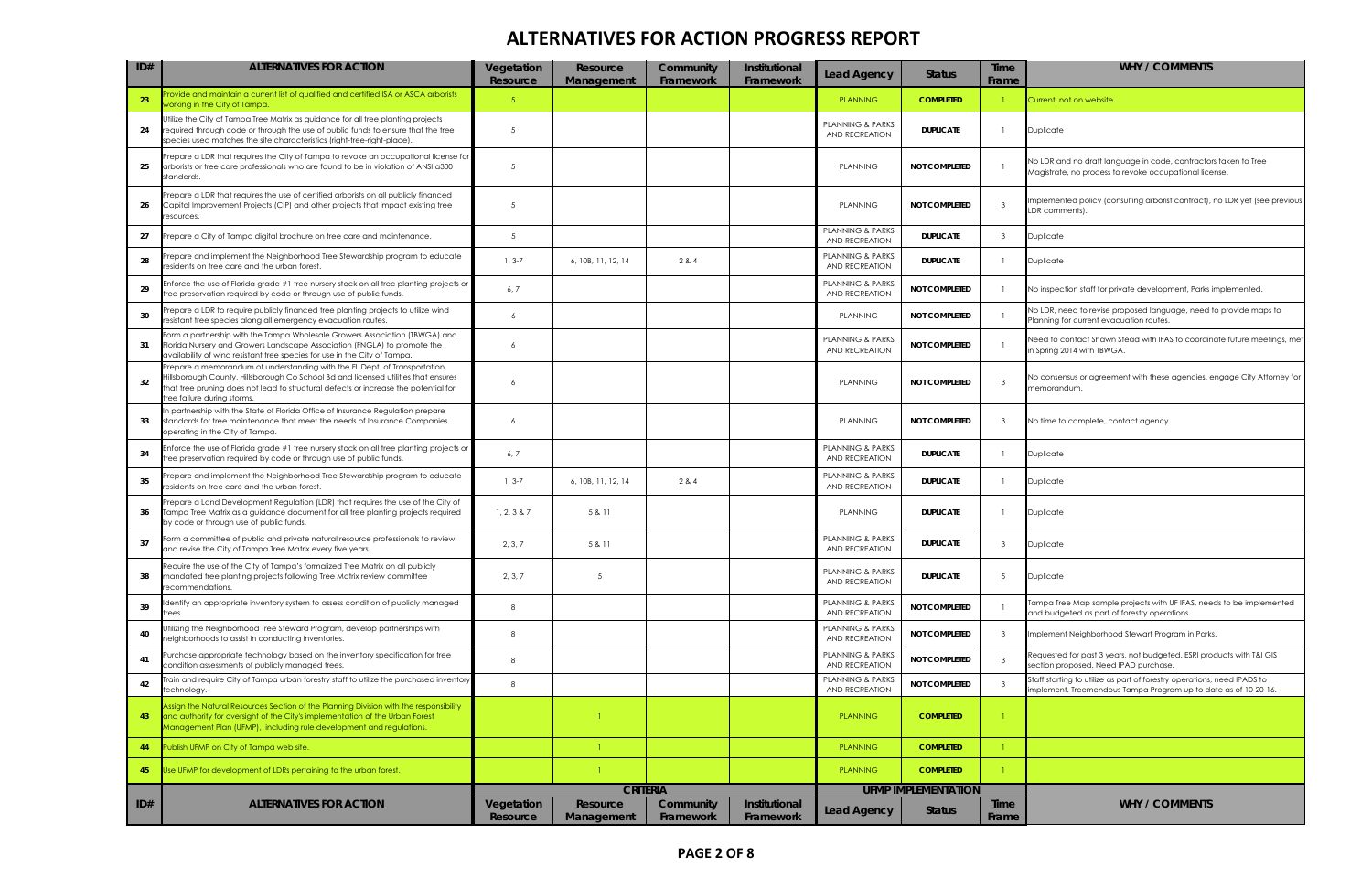| 46  | Request an annual report from the Hillsborough County Forester of assessment of<br>progress in the implementation of the UFMP.                                                                                                                                                           |                        |                        |                        |                            | <b>PLANNING</b>                                      | <b>COMPLETED</b>           |                |                                                                                                                                                                 |
|-----|------------------------------------------------------------------------------------------------------------------------------------------------------------------------------------------------------------------------------------------------------------------------------------------|------------------------|------------------------|------------------------|----------------------------|------------------------------------------------------|----------------------------|----------------|-----------------------------------------------------------------------------------------------------------------------------------------------------------------|
| 47  | Publish brochures, posters and fact sheets, in English and Spanish, to describe the<br>benefits of the city's urban forest and the implementation of the UFMP.                                                                                                                           |                        |                        |                        |                            | <b>PLANNING &amp; PARKS</b><br>AND RECREATION        | <b>NOT COMPLETED</b>       | $\mathbf{3}$   | Utilizing UF IFAS Hillsborough Extension publications.                                                                                                          |
| 48  | Prepare an educational program on urban forest management tailored to support<br>the mission of the various departments within the City of Tampa.                                                                                                                                        |                        |                        |                        |                            | <b>PLANNING &amp; PARKS</b><br>AND RECREATION        | <b>NOT COMPLETED</b>       | 3              | Some programs, no formalized educational programming, no time for<br>group meetings.                                                                            |
| 49  | ncorporate the criteria and key objectives of the UFMP into the City of Tampa<br>Comprehensive Plan.                                                                                                                                                                                     |                        |                        |                        |                            | <b>PLANNING</b>                                      | <b>COMPLETED</b>           | 3 <sup>7</sup> |                                                                                                                                                                 |
| 50  | Conduct a comprehensive review and update of the UFMP's alternatives for action.                                                                                                                                                                                                         |                        |                        |                        |                            | <b>PLANNING &amp; PARKS</b><br>AND RECREATION        | <b>IN PROGRESS</b>         | 5 <sup>5</sup> | Two audits.                                                                                                                                                     |
| 51  | Review all City of Tampa procedures and practices to ensure that they are aligned<br>with UFMP.                                                                                                                                                                                          |                        |                        |                        |                            | <b>PLANNING &amp; PARKS</b><br><b>AND RECREATION</b> | <b>IN PROGRESS</b>         | 5              | Needs to be formalized, attorney's office reviewed policies and codes.                                                                                          |
| 52  | mprove the efficiency of urban forest management by realigning the long-term<br>management and regulation of the UF within the Planning Department, and<br>consolidate management of public trees and natural areas within the Dept. of Parks<br>and Recreation.                         |                        | $\mathcal{P}$          |                        |                            | <b>PLANNING &amp; PARKS</b><br>AND RECREATION        | <b>NOT COMPLETED</b>       |                | Forestry is primary, however other agencies still manage aspects of the<br>Urban Forest, personalities, equipment and personnel utilized for other<br>projects. |
| 53  | Prepare a scope of work to conduct a scientific study to determine the economic<br>contribution of urban forest to the Ad Valorem tax base of the City of Tampa and<br>make recommendations to City council to fund the study.                                                           |                        | $\overline{2}$         |                        |                            | <b>PLANNING</b>                                      | <b>IN PROGRESS</b>         |                | In process, will be complete in 2017.                                                                                                                           |
| 54  | Provide a link to US Forest Service on the City of Tampa's urban forestry website to<br>allow residents to determine economic benefits of individual trees.                                                                                                                              |                        | $\overline{2}$         |                        |                            | <b>PLANNING &amp; PARKS</b><br><b>AND RECREATION</b> | <b>COMPLETED</b>           |                | Tampa Tree Map.                                                                                                                                                 |
| 55  | Require that an annual report be prepared by the Parks and Recreation<br>Department and the Planning and Development Department that identifies all<br>appropriate federal and state grant opportunities, and the status of all ongoing<br>grants and applications.                      |                        | $\overline{2}$         |                        |                            | <b>PLANNING &amp; PARKS</b><br>AND RECREATION        | <b>NOT COMPLETED</b>       |                | Work with City's grant coordinator to create list.                                                                                                              |
| 56  | a cooperation with the Budget Department investigate alternative funding sources<br>or urban forest management.                                                                                                                                                                          |                        | $\overline{2}$         |                        |                            | <b>PLANNING &amp; PARKS</b><br><b>AND RECREATION</b> | <b>COMPLETED</b>           | 3 <sup>°</sup> | Tree trust, landscape in lieu, Park Trust Fund.                                                                                                                 |
| 57  | Prepare a scope of work to conduct a market study the economic contributions of<br>UF to economic growth in the City of Tampa and make recommendations to City<br>council to fund the study.                                                                                             |                        | 2                      |                        |                            | <b>PLANNING</b>                                      | <b>IN PROGRESS</b>         | $\mathbf{3}$   | Hedonic Study will be completed in 2017.                                                                                                                        |
| 58  | Based upon a work force assessment, fund the hiring of sufficient qualified urban<br>forestry personnel to provide systematic preventive maintenance of all publicly<br>owned trees.                                                                                                     |                        | $\overline{2}$         |                        |                            | <b>PLANNING &amp; PARKS</b><br><b>AND RECREATION</b> | <b>NOT COMPLETED</b>       | .5             | Apply for grants and utilize partnerships with academia to provide an<br>independent assessment.                                                                |
| 59  | Implement alternative sources for long term, consistent funding for UF management,<br>including but not restricted to: voluntary rounding of utility bills, fees for public tree<br>maintenance, fees for technical assistance, and additions to various City based<br>taxing districts. |                        | $\overline{2}$         |                        |                            | <b>PLANNING &amp; PARKS</b><br>AND RECREATION        | <b>NOT COMPLETED</b>       | 5              | Political climate not receptive to fee increases / changes.                                                                                                     |
| 60  | Prepare a clear hierarchical organizational structure that identifies responsibilities<br>and accountability for implementation of the UFMP.                                                                                                                                             |                        | 3                      |                        |                            | <b>PLANNING &amp; PARKS</b><br><b>AND RECREATION</b> | <b>NOT COMPLETED</b>       |                | Not formalized, written matrix of responsibilities.                                                                                                             |
| 61  | Consolidate management of public trees and natural areas within the Parks and<br>Recreation Dept.                                                                                                                                                                                        |                        | 3 & 10b                |                        |                            | <b>PLANNING &amp; PARKS</b><br><b>AND RECREATION</b> | <b>COMPLETED</b>           | $\mathbf{1}$   |                                                                                                                                                                 |
| 62  | Prepare an LDR to require publicly financed tree planting projects to utilize wind<br>resistant tree species along all emergency evacuation routes.                                                                                                                                      |                        | -3                     |                        |                            | <b>PLANNING &amp; PARKS</b><br>AND RECREATION        | <b>DUPLICATE</b>           |                | Duplicate                                                                                                                                                       |
| 63  | Standardize UF staff training requirements for urban forestry and natural resource<br>employees. PD & PR, \$, MC                                                                                                                                                                         |                        | 3                      |                        |                            | PLANNING & PARKS<br>AND RECREATION                   | <b>NOT COMPLETED</b>       |                | Certification and training requirements not formalized.                                                                                                         |
| 64  | Evaluate cost effectiveness of outsourcing urban forestry services.                                                                                                                                                                                                                      |                        | $\mathbf{3}$           |                        |                            | <b>PLANNING &amp; PARKS</b><br>AND RECREATION        | <b>NOT COMPLETED</b>       |                | Anecdotal, not formalized.                                                                                                                                      |
| 65  | City of Tampa will accredit and license natural resource professionals for natural<br>resource site assessments for development plan review.                                                                                                                                             |                        | 3                      |                        |                            | <b>PLANNING</b>                                      | <b>NOT COMPLETED</b>       | 3              | Initiated discussion with UF for programs.                                                                                                                      |
| 66  | Designate a Natural Areas Manager for the City of Tampa.                                                                                                                                                                                                                                 |                        | 3                      |                        |                            | <b>PLANNING &amp; PARKS</b><br><b>AND RECREATION</b> | <b>NOT COMPLETED</b>       | 3              | Not budgeted and not included in organization structure of parks.                                                                                               |
| 67  | ewrite the LDR for coastal wetlands, non-tidal wetlands, and riverine vegetative<br>buffers, based upon best available science.                                                                                                                                                          |                        | $\overline{4}$         |                        |                            | <b>PLANNING</b>                                      | <b>NOT COMPLETED</b>       |                | his discussion became politically unfavorable (taking of land) to include<br>into new codes.                                                                    |
| 68  | n partnership with state universities and natural resource agencies conduct training<br>programs on inventory and management of natural areas for public and private<br>property owners.                                                                                                 |                        | $\overline{4}$         |                        |                            | PLANNING & PARKS<br>AND RECREATION                   | <b>NOT COMPLETED</b>       | $\mathbf{3}$   | Not requested by City staff (Parks).                                                                                                                            |
| 69  | Require the Parks and Recreation Department's designated natural areas manager<br>to be a State of Florida, Public Pesticide Applicator license with appropriate license<br>categories.                                                                                                  |                        | $\overline{4}$         |                        |                            | PLANNING & PARKS<br>AND RECREATION                   | <b>NOT COMPLETED</b>       | 3              | No Natural Areas Manager position available, staff becoming pesticide<br>applicator license.                                                                    |
|     |                                                                                                                                                                                                                                                                                          |                        | <b>CRITERIA</b>        |                        |                            |                                                      | <b>UFMP IMPLEMENTATION</b> |                |                                                                                                                                                                 |
| ID# | <b>ALTERNATIVES FOR ACTION</b>                                                                                                                                                                                                                                                           | Vegetation<br>Resource | Resource<br>Management | Community<br>Framework | Institutional<br>Framework | <b>Lead Agency</b>                                   | <b>Status</b>              | Time<br>Frame  | <b>WHY / COMMENTS</b>                                                                                                                                           |
| 70  | Require the Parks and Recreation Department's designated natural areas manager<br>to be certified as a State of Florida Prescribed Fire Manager.                                                                                                                                         |                        | -4                     |                        |                            | PLANNING & PARKS<br>AND RECREATION                   | NOT COMPLETED              | 3              | No Natural Areas Manager position available, coordinated with FWC staff<br>in the past.                                                                         |

|          | Utilizing UF IFAS Hillsborough Extension publications.                                                                                                          |
|----------|-----------------------------------------------------------------------------------------------------------------------------------------------------------------|
|          | Some programs, no formalized educational programming, no time for<br>group meetings.                                                                            |
|          |                                                                                                                                                                 |
|          | Two audits.                                                                                                                                                     |
|          | Needs to be formalized, attorney's office reviewed policies and codes.                                                                                          |
|          | Forestry is primary, however other agencies still manage aspects of the<br>Urban Forest, personalities, equipment and personnel utilized for other<br>projects. |
|          | In process, will be complete in 2017.                                                                                                                           |
|          | Tampa Tree Map.                                                                                                                                                 |
|          | Work with City's grant coordinator to create list.                                                                                                              |
|          | Tree trust, landscape in lieu, Park Trust Fund.                                                                                                                 |
|          | Hedonic Study will be completed in 2017.                                                                                                                        |
|          | Apply for grants and utilize partnerships with academia to provide an<br>independent assessment.                                                                |
|          | Political climate not receptive to fee increases / changes.                                                                                                     |
|          | Not formalized, written matrix of responsibilities.                                                                                                             |
|          |                                                                                                                                                                 |
|          | Duplicate                                                                                                                                                       |
|          | Certification and training requirements not formalized.                                                                                                         |
|          | Anecdotal, not formalized.                                                                                                                                      |
|          | Initiated discussion with UF for programs.                                                                                                                      |
|          | Not budgeted and not included in organization structure of parks.                                                                                               |
|          | This discussion became politically unfavorable (taking of land) to include<br>into new codes.                                                                   |
|          | Not requested by City staff (Parks).                                                                                                                            |
|          | No Natural Areas Manager position available, staff becoming pesticide<br>applicator license.                                                                    |
| ıе<br>ne | <b>WHY / COMMENTS</b>                                                                                                                                           |
|          | No Natural Areas Manager position available, coordinated with FWC staff<br>in the past.                                                                         |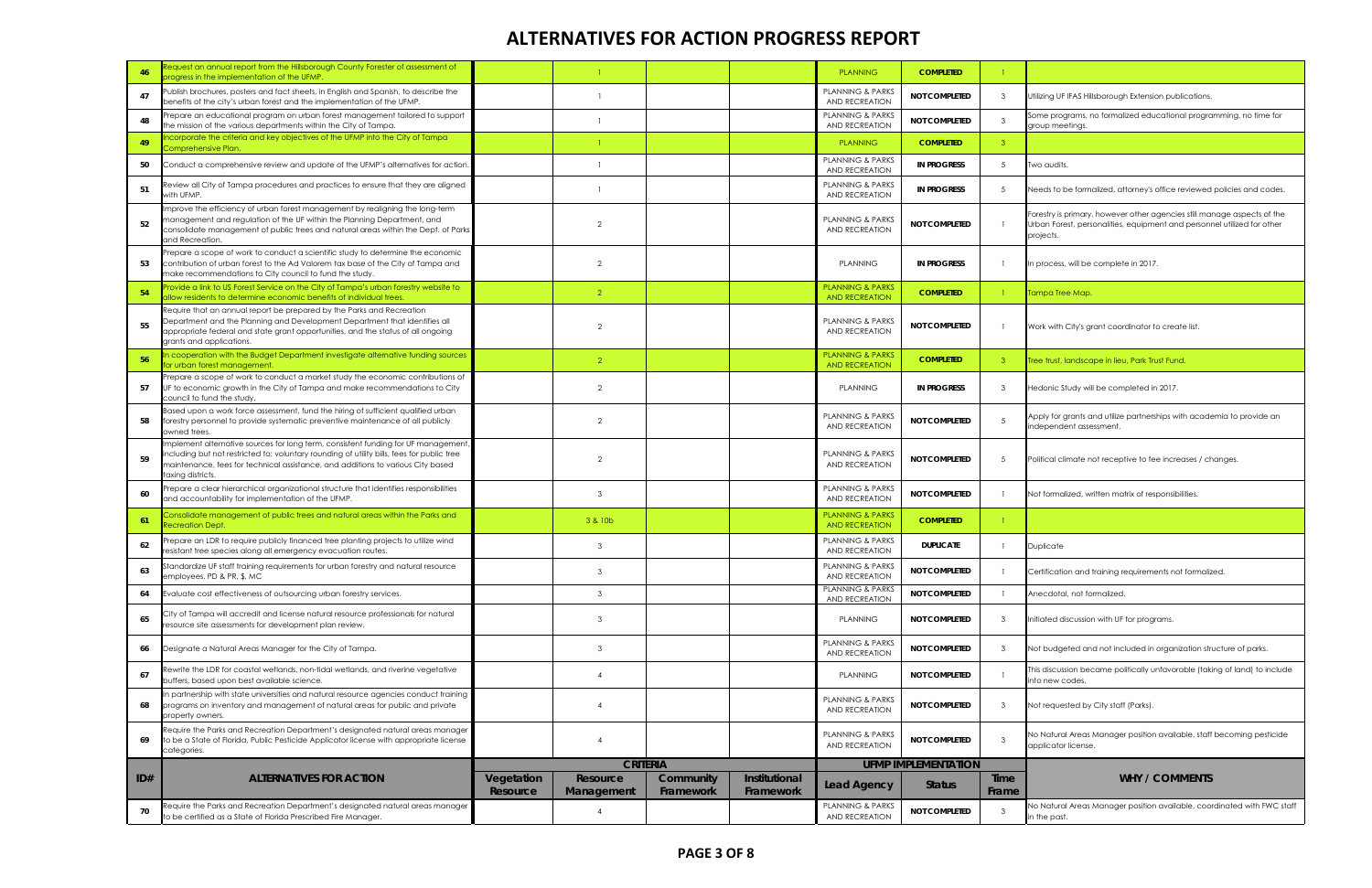| 71  | Require all staff participating in natural areas prescribed burning to complete<br>federal courses: Incident Command System (I.C.S.) courses S-130 Firefighter Training,<br>S-190 Introduction to Wildland Fire Behavior.                    |                        |                               |                        |                            | <b>PLANNING &amp; PARKS</b><br><b>AND RECREATION</b> | <b>NOT COMPLETED</b>       | $\mathbf{3}$  | Not done, cooperate with County and State agencies.                                                 |
|-----|----------------------------------------------------------------------------------------------------------------------------------------------------------------------------------------------------------------------------------------------|------------------------|-------------------------------|------------------------|----------------------------|------------------------------------------------------|----------------------------|---------------|-----------------------------------------------------------------------------------------------------|
| 72  | Cooperate with state universities and natural resource agencies to conduct<br>inventory/analysis of publicly owned natural areas.                                                                                                            |                        | $\overline{4}$                |                        |                            | <b>PLANNING &amp; PARKS</b><br>AND RECREATION        | <b>NOT COMPLETED</b>       | - 3           | Not requested by City staff (Parks).                                                                |
| 73  | Cooperate with state universities and natural resource agencies in the preparation<br>of natural resource management plans that identify criteria and quantifiable<br>berformance objectives for City-owned natural areas.                   |                        | $\overline{4}$                |                        |                            | <b>PLANNING &amp; PARKS</b><br><b>AND RECREATION</b> | <b>NOT COMPLETED</b>       | -5            | Not requested by City staff (Parks), no NA manger.                                                  |
| 74  | Require annual progress report on the management of natural areas to the Natural<br>Resource Planning Section of the Planning Division.                                                                                                      |                        | $\overline{4}$                |                        |                            | <b>PLANNING &amp; PARKS</b><br><b>AND RECREATION</b> | <b>NOT COMPLETED</b>       | -5            | No update has been provided                                                                         |
| 75  | Prepare partnership with the University of South Florida to jointly manage<br>Hillsborough River floodplain (USF Forest Preserve, City of Tampa Eco-Palms).                                                                                  |                        | $\overline{4}$                |                        |                            | <b>PLANNING &amp; PARKS</b><br>AND RECREATION        | <b>NOT COMPLETED</b>       | -5            | Further discussions with all entities                                                               |
| 76  | Natural Resource Section of the Planning Division shall provide technical guidance<br>for protection and enhancement of the urban forest during land development.                                                                            |                        | 5                             |                        |                            | <b>PLANNING</b>                                      | <b>COMPLETED</b>           |               | Currently performing this work.                                                                     |
| 77  | Prepare an LDR to require the use of the City of Tampa's Tree Matrix as a reference<br>document for all tree planting projects required through code or the use of public<br>unds.                                                           | 1, 2, 3 & 87           | 5 & 11                        |                        |                            | <b>PLANNING</b>                                      | <b>DUPLICATE</b>           |               | Duplicate                                                                                           |
|     | Prepare a LDR to require City of Tampa Tree Trust funds be used for mitigation within<br>the same municipal planning district or other district with demonstrated need<br>approved by Planning Division; or urban forest inventory/analysis. | 2                      | $\overline{5}$                |                        |                            | <b>PLANNING</b>                                      | <b>NOT COMPLETED</b>       |               | Discussed in public meetings and included in draft language, Federal<br>Violation / code revisions. |
| 79  | Revise current LDR to incorporate measurable criteria for assessing damage,<br>effective removal and other tree violations.                                                                                                                  |                        | 5                             |                        |                            | <b>PLANNING</b>                                      | <b>NOT COMPLETED</b>       |               | Language revisions will be included in drafts, internal process not<br>formalized.                  |
| 80  | Assure that all required tree preservation requirements for site plan reviews are<br>ollowed up with site visits and hazard tree assessments.                                                                                                |                        | 5 <sup>1</sup>                |                        |                            | <b>PLANNING</b>                                      | <b>ONGOING</b>             |               |                                                                                                     |
| 81  | Revise current LDR to reflect the comprehensive plan objectives and policies for UF<br>management including its ecological structure and function.                                                                                           |                        | 5                             |                        |                            | <b>PLANNING</b>                                      | <b>NOT COMPLETED</b>       | -3            | Discussed in public meetings and included in draft language, Federal<br>Violation / code revisions. |
| 82  | Require that all City of Tampa personnel enforcing UF LDR's have a minimum level of<br>training equivalent to an ISA certified arborist including continuing education.                                                                      |                        | .5                            |                        |                            | <b>PLANNING &amp; PARKS</b><br>AND RECREATION        | <b>NOT COMPLETED</b>       | $\cdot$ 3     | New code language has not been adopted yet.                                                         |
| 83  | Require certification and licensing of landscape and arboricultural industry working<br>within the City of Tampa.                                                                                                                            |                        | 5                             |                        |                            | <b>PLANNING</b>                                      | <b>NOT COMPLETED</b>       | -5            | Political climate not receptive to fee increases / changes.                                         |
| 84  | Form a committee of public and private natural resource professionals to review<br>and revise the City of Tampa Tree Matrix every five years.                                                                                                | 2, 3, 7                | 5 & 11                        |                        |                            | PLANNING & PARKS<br>AND RECREATION                   | <b>DUPLICATE</b>           | -5            | Duplicate                                                                                           |
| 85  | Require the use of the City of Tampa's formalized Tree Matrix on all publicly<br>mandated tree planting projects following Tree Matrix review committee<br>recommendations.                                                                  | 2, 3, 7                | 5                             |                        |                            | <b>PLANNING &amp; PARKS</b><br><b>AND RECREATION</b> | <b>DUPLICATE</b>           | 5             | Duplicate                                                                                           |
| 86  | Cooperate in the Development of an 'Open Tree Map' inventory technology for<br>Jse by City of Tampa.                                                                                                                                         |                        | 6                             |                        |                            | <b>PLANNING &amp; PARKS</b><br><b>AND RECREATION</b> | <b>COMPLETED</b>           |               | New version provided Fall 2016.                                                                     |
| 87  | Assure access to UF inventory/analysis report and maps by private citizens.                                                                                                                                                                  |                        | 6                             |                        |                            | <b>PLANNING</b>                                      | <b>COMPLETED</b>           |               | On Planning Department's website.                                                                   |
| 88  | Train City of Tampa arborists and natural resource staff on the use of 'Open Tree<br>nap' technology.                                                                                                                                        |                        | 6 <sup>1</sup>                |                        |                            | <b>PLANNING &amp; PARKS</b><br><b>AND RECREATION</b> | <b>ONGOING</b>             |               | Training of all personnel ongoing.                                                                  |
| 89  | Prepare and implement the Neighborhood Tree Stewardship program to educate<br>residents on tree care and the urban forest.                                                                                                                   | $1, 3-7$               | 6, 10B, 11, 12, 14            | 2 & 4                  |                            | <b>PLANNING &amp; PARKS</b><br>AND RECREATION        | <b>DUPLICATE</b>           |               | Duplicate                                                                                           |
| 90  | Provide training of the GIS section of the Planning Division on the utilization of the<br>citywide urban forest inventory/analysis to support monitoring and planning of the<br>urban forest.                                                |                        | 6                             |                        |                            | <b>PLANNING</b>                                      | <b>NOT COMPLETED</b>       | $\mathcal{R}$ | USF staff provided some training, no additional training has been requested<br>by City staff.       |
| 91  | Contract the 5-year urban forest inventory and analysis with state universities utilizing<br><b>ree trust funds.</b>                                                                                                                         |                        | 6 <sup>1</sup>                |                        |                            | <b>PLANNING &amp; PARKS</b><br><b>AND RECREATION</b> | <b>ONGOING</b>             | $-5$          | Contract awarded in 2016.                                                                           |
|     |                                                                                                                                                                                                                                              |                        | <b>CRITERIA</b>               |                        |                            |                                                      | <b>UFMP IMPLEMENTATION</b> |               |                                                                                                     |
| ID# | <b>ALTERNATIVES FOR ACTION</b>                                                                                                                                                                                                               | Vegetation<br>Resource | <b>Resource</b><br>Management | Community<br>Framework | Institutional<br>Framework | <b>Lead Agency</b>                                   | <b>Status</b>              | Time<br>Frame | <b>WHY / COMMENTS</b>                                                                               |
| 92  | ntegrate urban forestry work order system with urban forest inventory to direct<br>management prioritization.                                                                                                                                |                        | 6                             |                        |                            | PARKS & RECREATION                                   | <b>NOT COMPLETED</b>       | - 5           | No work order system exists due to budget constraints, non prioritization.                          |

|         | Not done, cooperate with County and State agencies.                                                 |
|---------|-----------------------------------------------------------------------------------------------------|
|         | Not requested by City staff (Parks).                                                                |
|         | Not requested by City staff (Parks), no NA manger.                                                  |
|         | No update has been provided.                                                                        |
|         | Further discussions with all entities.                                                              |
|         | Currently performing this work.                                                                     |
|         | Duplicate                                                                                           |
|         | Discussed in public meetings and included in draft language, Federal<br>Violation / code revisions. |
|         | Language revisions will be included in drafts, internal process not<br>formalized.                  |
|         |                                                                                                     |
|         | Discussed in public meetings and included in draft language, Federal<br>Violation / code revisions. |
|         | New code language has not been adopted yet.                                                         |
|         | Political climate not receptive to fee increases / changes.                                         |
|         | Duplicate                                                                                           |
|         | Duplicate                                                                                           |
|         | New version provided Fall 2016.                                                                     |
|         | On Planning Department's website.                                                                   |
|         | Training of all personnel ongoing.                                                                  |
|         | Duplicate                                                                                           |
|         | USF staff provided some training, no additional training has been requested<br>by City staff.       |
|         | Contract awarded in 2016.                                                                           |
| e<br>ne | <b>WHY / COMMENTS</b>                                                                               |
|         | No work order system exists due to budget constraints, non prioritization.                          |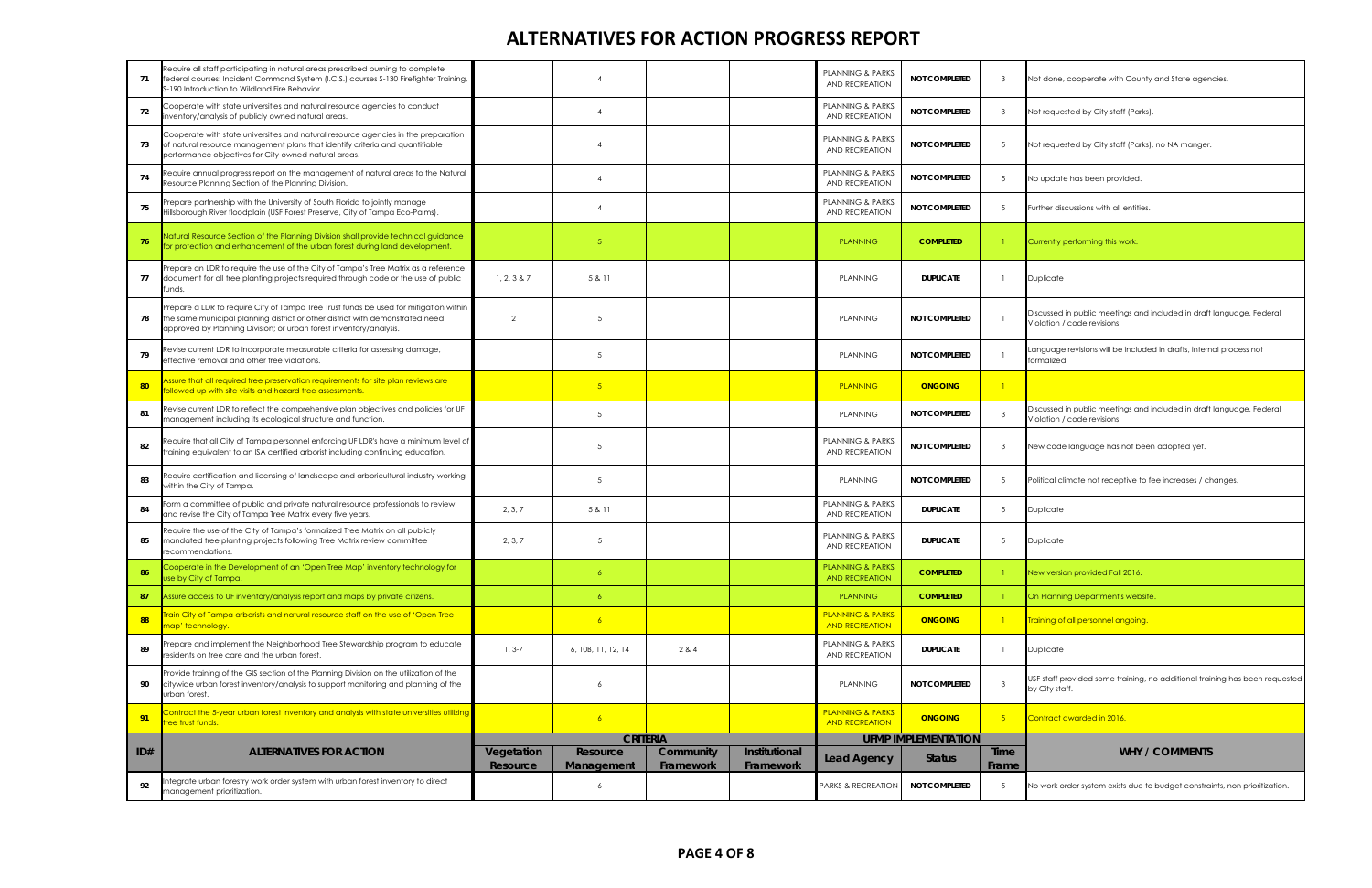| 93               | Conduct a sample based right of way tree inventory/assessment using USDA Forest<br>Service iStreets technology to support work prioritization.                                                                                                                                   |                        |                        |                        |                            | <b>PLANNING &amp; PARKS</b><br>AND RECREATION        | <b>NOT COMPLETED</b>       | 5                    | Five percent sample based statistical relevant inventories on push routes,<br>complete inventories of three neighborhood trees. |
|------------------|----------------------------------------------------------------------------------------------------------------------------------------------------------------------------------------------------------------------------------------------------------------------------------|------------------------|------------------------|------------------------|----------------------------|------------------------------------------------------|----------------------------|----------------------|---------------------------------------------------------------------------------------------------------------------------------|
| 94               | In cooperation with state universities and natural resources agencies develop a<br>strategic framework, which include criteria, performance indicators and key<br>objectives for the conservation of regional biological diversity that supports<br>comprehensive plan policies. |                        |                        |                        |                            | <b>PLANNING &amp; PARKS</b><br><b>AND RECREATION</b> | <b>NOT COMPLETED</b>       | -5                   | Not been requested by City staff to State Universities.                                                                         |
| 95               | Designated Natural Areas Manager will participate in the inventory/analysis of<br>vegetation and preparation of natural resource management plans on all City of<br>ampa natural areas.                                                                                          |                        | $\overline{7}$         |                        |                            | PARKS & RECREATION                                   | <b>NOT COMPLETED</b>       | 3                    | No Natural Areas Management position created and no inventory, budget<br>and priorities.                                        |
| 96               | Cooperate with state universities and natural resource agencies to conduct<br>inventory/analysis of publicly owned natural areas.                                                                                                                                                |                        | $\overline{7}$         |                        |                            | <b>PARKS &amp; RECREATION</b>                        | <b>NOT COMPLETED</b>       | -3                   | Not requested by City staff.                                                                                                    |
| 97               | Develop a cooperative agreement with the Florida Forest Service, and Fish and<br>Wildlife Commission to manage the City of Tampa Natural Areas.                                                                                                                                  |                        | $\overline{7}$         |                        |                            | PARKS & RECREATION                                   | <b>NOT COMPLETED</b>       | 3                    | Management on some parks, but not comprehensive.                                                                                |
| 98               | Cooperate with state universities and natural resource agencies in the preparation<br>of natural resource management plans that identify criteria and quantifiable<br>performance objectives for City-owned natural areas.                                                       |                        | $\overline{7}$         |                        |                            | <b>PARKS &amp; RECREATION</b>                        | <b>NOT COMPLETED</b>       | -5                   | Not requested by City staff.                                                                                                    |
| 99               | Prepare a LDR to implement the protection of the attributes, functions and amenities<br>of the natural environment in the City of Tampa.                                                                                                                                         |                        | -8                     |                        |                            | <b>PLANNING</b>                                      | <b>NOT COMPLETED</b>       | 3                    | Policies in Comp Plan, not in LDR because lower priority.                                                                       |
| 100              | n partnership with local conservation organizations, support education on the<br>values and management of native vegetation through workshops.                                                                                                                                   |                        | 8                      |                        |                            | <b>PLANNING &amp; PARKS</b><br>AND RECREATION        | <b>NOT COMPLETED</b>       |                      | Not requested by City staff.                                                                                                    |
| 101              | Work with the TBWGA and FNGLAto assure the availability a diversity of native tree<br>and shrub stock for planting in the City of Tampa.                                                                                                                                         |                        | 8                      |                        |                            | <b>PLANNING &amp; PARKS</b><br>AND RECREATION        | <b>DUPLICATE</b>           |                      | Duplicate                                                                                                                       |
| 102 <sub>2</sub> | Revise LDR to include preservation and management plans for native plant<br>communities, and restoration of native vegetation on development sites where<br>appropriate.                                                                                                         |                        | 8                      |                        |                            | <b>PLANNING</b>                                      | <b>ONGOING</b>             |                      | Management plans required for mapped significant wildlife habitat.                                                              |
| 103              | Prepare a LDR to implement the protection of the attributes, functions and amenities<br>of the natural environment in the City of Tampa.                                                                                                                                         |                        |                        |                        |                            |                                                      | <b>DUPLICATE</b>           |                      | Duplicate                                                                                                                       |
| 104              | Continue contract with state universities to conduct the 5 year urban forest<br>inventory/analysis to monitor change in canopy coverage.                                                                                                                                         |                        | $\circ$                |                        |                            | <b>PLANNING &amp; PARKS</b><br>AND RECREATION        | <b>DUPLICATE</b>           | -5                   | Duplicate                                                                                                                       |
| 105              | nclude the Forest Opportunity Spectrum Analysis as part of the 5 year urban forest<br>inventory/analysis.                                                                                                                                                                        |                        | 10a                    |                        |                            | <b>PLANNING &amp; PARKS</b><br><b>AND RECREATION</b> | <b>ONGOING</b>             | 5 <sub>1</sub>       | Awarded contract in 2016, in scope of work.                                                                                     |
| 106              | Implement an Arbor Day citywide tree seeding giveaway program for private<br>residents, which uses the Tampa Tree Matrix and the right tree right place concept.                                                                                                                 | $\overline{4}$         | 10 <sub>a</sub>        |                        |                            | <b>PLANNING &amp; PARKS</b><br>AND RECREATION        | NOT COMPLETED              |                      | VM Ybor Tree Giveaway with several tree sizes, not implemented citywide<br>due to current City policies.                        |
| 107              | ncorporate the City of Tampa Tree Matrix into LDR to reflect tree species diversity<br>and space considerations.                                                                                                                                                                 |                        | 10 <sub>a</sub>        |                        |                            | <b>PLANNING</b>                                      | <b>NOT COMPLETED</b>       |                      | LDR has not been revised due to supreme court ruling on signage.                                                                |
| 108              | Revise LDR includes technical guidelines for tree planting and establishment.                                                                                                                                                                                                    |                        | 10 <sub>a</sub>        |                        |                            | PLANNING                                             | NOT COMPLETED              |                      | LDR has not been revised due to supreme court ruling on signage.                                                                |
| 109              | Purchase a work order system for the management of the urban forestry program.                                                                                                                                                                                                   |                        | 10 <sub>b</sub>        |                        |                            | PARKS & RECREATION                                   | <b>NOT COMPLETED</b>       | -3                   | Not budgeted due to constraints and priorities.                                                                                 |
| 110              | Consolidate management public trees within rights-of-way under Parks and<br>Recreation Department.                                                                                                                                                                               |                        | 3 & 10b                |                        |                            | PARKS & RECREATION                                   | <b>DUPLICATE</b>           |                      | Duplicate                                                                                                                       |
| 111              | Cooperate in the Development of an 'Open Tree Map' inventory technology for<br>use by City of Tampa.                                                                                                                                                                             |                        | 10 <sub>b</sub>        |                        |                            | PLANNING & PARKS<br>AND RECREATION                   | <b>DUPLICATE</b>           |                      | Duplicate                                                                                                                       |
| 112              | Prepare and implement the Neighborhood Tree Stewardship program to educate<br>residents on tree care and the urban forest.                                                                                                                                                       | $1, 3-7$               | 6, 10B, 11, 12, 14     | 2 & 4                  |                            | <b>PLANNING &amp; PARKS</b><br>AND RECREATION        | <b>DUPLICATE</b>           |                      | Duplicate                                                                                                                       |
| 113              | Prepare and implement a performance-based contract to assist with the<br>maintenance of publicly owned trees.                                                                                                                                                                    |                        | 10 <sub>b</sub>        |                        |                            | PLANNING & PARKS<br><b>AND RECREATION</b>            | NOT COMPLETED              |                      | Existing contract not performance based.                                                                                        |
|                  |                                                                                                                                                                                                                                                                                  | <b>CRITERIA</b>        |                        |                        |                            |                                                      | <b>UFMP IMPLEMENTATION</b> |                      |                                                                                                                                 |
| ID#              | <b>ALTERNATIVES FOR ACTION</b>                                                                                                                                                                                                                                                   | Vegetation<br>Resource | Resource<br>Management | Community<br>Framework | Institutional<br>Framework | <b>Lead Agency</b>                                   | <b>Status</b>              | <b>Time</b><br>Frame | <b>WHY / COMMENTS</b>                                                                                                           |
| 114              | formalize the current process to ensure that all City of Tampa departments meet<br>technical standards for tree protection within the rights-of-way.                                                                                                                             |                        | 10 <sub>b</sub>        |                        |                            | <b>PLANNING</b>                                      | NOT COMPLETED              |                      | No formal process, informal.                                                                                                    |

|         | Five percent sample based statistical relevant inventories on push routes,<br>complete inventories of three neighborhood trees. |
|---------|---------------------------------------------------------------------------------------------------------------------------------|
|         | Not been requested by City staff to State Universities.                                                                         |
|         | No Natural Areas Management position created and no inventory, budget<br>and priorities.                                        |
|         | Not requested by City staff.                                                                                                    |
|         | Management on some parks, but not comprehensive.                                                                                |
|         | Not requested by City staff.                                                                                                    |
|         | Policies in Comp Plan, not in LDR because lower priority.                                                                       |
|         | Not requested by City staff.                                                                                                    |
|         | Duplicate                                                                                                                       |
|         | Management plans required for mapped significant wildlife habitat.                                                              |
|         | Duplicate                                                                                                                       |
|         | Duplicate                                                                                                                       |
|         | Awarded contract in 2016, in scope of work.                                                                                     |
|         | VM Ybor Tree Giveaway with several tree sizes, not implemented citywide<br>due to current City policies.                        |
|         | LDR has not been revised due to supreme court ruling on signage.                                                                |
|         | LDR has not been revised due to supreme court ruling on signage.                                                                |
|         | Not budgeted due to constraints and priorities.                                                                                 |
|         | Duplicate                                                                                                                       |
|         | Duplicate                                                                                                                       |
|         | Duplicate                                                                                                                       |
|         | Existing contract not performance based.                                                                                        |
| e<br>ne | <b>WHY / COMMENTS</b>                                                                                                           |
|         | No formal process, informal.                                                                                                    |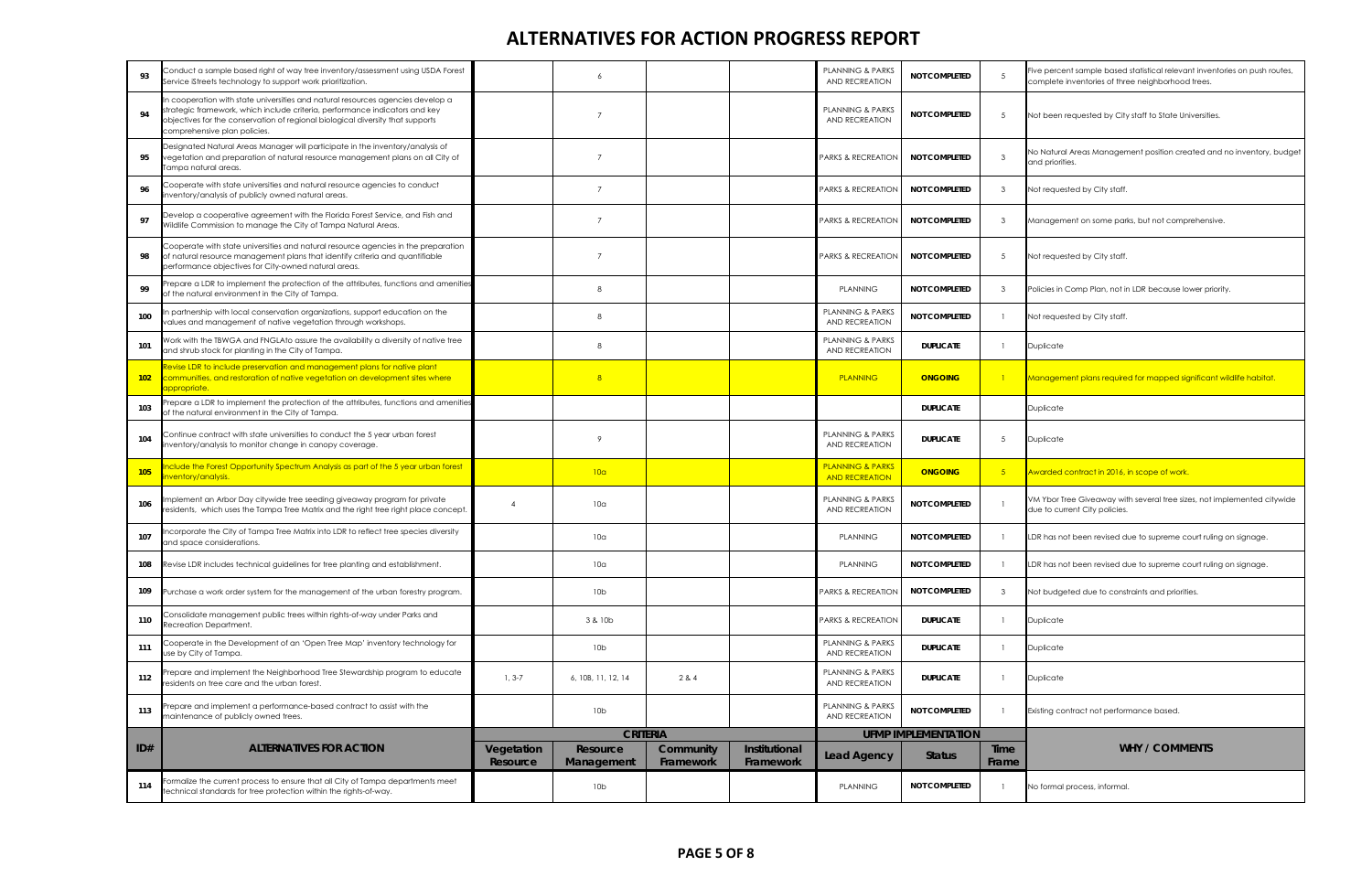| 115 | mplement an urban forestry work order system that is integrated with the UF<br>inventory and directs management prioritization.                                                                                                               |                        | 10 <sub>b</sub>        |                        |                            | <b>PARKS &amp; REC</b>                               | <b>DUPLICATE</b>           | $\mathbf{3}$    | Duplicate                                                                          |
|-----|-----------------------------------------------------------------------------------------------------------------------------------------------------------------------------------------------------------------------------------------------|------------------------|------------------------|------------------------|----------------------------|------------------------------------------------------|----------------------------|-----------------|------------------------------------------------------------------------------------|
| 116 | Conduct an in-house work force assessment to determine appropriate professional<br>and technical positions need to fully implement the UFMP.                                                                                                  |                        | 3,10 <sub>b</sub>      |                        |                            | PLANNING & PARKS<br><b>AND RECREATION</b>            | <b>DUPLICATE</b>           | $\mathbf{3}$    | Duplicate                                                                          |
| 117 | rain all responsible natural resources and urban forestry staff on the use of inventory<br>technology and work order tracking system.                                                                                                         |                        | 10 <sub>b</sub>        |                        |                            | <b>PLANNING &amp; PARKS</b><br>AND RECREATION        | <b>NOT COMPLETED</b>       | 5               | No work order system exists due to budget constraints, non prioritization.         |
| 118 | Conduct a sample based right of way tree inventory/assessment using USDA Forest<br>Service iStreets technology to support work prioritization.                                                                                                |                        | 10 <sub>b</sub>        |                        |                            | <b>PLANNING &amp; PARKS</b><br>AND RECREATION        | <b>DUPLICATE</b>           | 5               | Duplicate                                                                          |
| 119 | Prepare a Land Development Regulation (LDR) that requires the use of the City of<br>Tampa Tree Matrix as a guidance document for all tree planting projects required<br>by code or through use of public funds.                               | -3                     | 11                     |                        |                            | <b>PLANNING</b>                                      | <b>DUPLICATE</b>           | -1              | Duplicate                                                                          |
| 120 | Prepare and implement the Neighborhood Tree Stewardship program to educate<br>residents on tree care and the urban forest.                                                                                                                    | $1, 3-7$               | 6, 10B, 11, 12, 14     | 2 & 4                  |                            | PLANNING & PARKS<br><b>AND RECREATION</b>            | <b>DUPLICATE</b>           | $\overline{1}$  | Duplicate                                                                          |
| 121 | Form a committee of public and private natural resource professionals to review<br>and revise the City of Tampa Tree Matrix every five years.                                                                                                 | 2, 3, 7                | 5 & 11                 |                        |                            | <b>PLANNING &amp; PARKS</b><br>AND RECREATION        | <b>DUPLICATE</b>           | $\overline{5}$  | Duplicate                                                                          |
| 122 | Jpdate the LDR to require the use of the City of Tampa's formalized Tree Matrix on<br>all tree-planting projects required through code or through use of public funds<br>which follow Tree Matrix review committee recommendations.           |                        | 11                     |                        |                            | <b>PLANNING &amp; PARKS</b><br>AND RECREATION        | <b>DUPLICATE</b>           | $5\overline{)}$ | Duplicate                                                                          |
| 123 | Prepare and implement the Neighborhood Tree Stewardship program to educate<br>residents on tree care and the urban forest.                                                                                                                    | $1, 3-7$               | 6, 10B, 11, 12, 14     | 2 & 4                  |                            | <b>PLANNING &amp; PARKS</b><br>AND RECREATION        | <b>DUPLICATE</b>           | $\mathbf{1}$    | Duplicate                                                                          |
| 124 | Prepare a LDR requires removal and treatment of invasive plant species (Florida<br>Noxious Weed List – DPI, 5B – 57.007) on all new or redesigned development sites.                                                                          |                        | 12                     |                        |                            | <b>PLANNING</b>                                      | <b>ONGOING</b>             | $\Box$          | In current Land Development Regulations.                                           |
| 125 | City of Tampa to actively participate in Florida Cooperative Invasive Species<br>Management Agreement, Suncoast Chapter.                                                                                                                      |                        | 12                     |                        |                            | PARKS & RECREATION                                   | <b>NOT COMPLETED</b>       | $\mathbf{1}$    | Not active participation on group.                                                 |
| 126 | Cooperate with the Florida Natural Areas Inventory to identify invasive plant species<br>on all City of Tampa public land.                                                                                                                    |                        | 12                     |                        |                            | PLANNING & PARKS<br><b>AND RECREATION</b>            | <b>INCOMPLETE</b>          |                 | Brazilian pepper 5+ years ago only, FNAI not contacted.                            |
| 127 | nitiate an ongoing public program to control invasive plant species on all City of<br>Tampa publicly owned land.                                                                                                                              |                        | 12                     |                        |                            | PARKS & RECREATION                                   | <b>NOT COMPLETED</b>       | $\mathbf{3}$    | Reorganization of Parks and Recreation, KTBB not contacted.                        |
| 128 | Prepare a LDR to require all trees planted in rights-of-way along emergency-critical<br>routes and evacuation routes, meet all space requirements, as well as wind<br>resistance as identified in the Tampa Tree Matrix.                      |                        | 13                     |                        |                            | <b>PLANNING</b>                                      | <b>DUPLICATE</b>           | $\overline{1}$  | Duplicate                                                                          |
| 129 | Establish a partnership with Emergency Operations Management agencies to<br>support funding for a complete tree inventory that evaluates general tree risk within<br>the rights-of-way along emergency-critical routes and evacuation routes. |                        | 13                     |                        |                            | PARKS & RECREATION                                   | <b>NOT COMPLETED</b>       | $\mathbf{3}$    | Discussions about possible grants, no funding provided yet, highly<br>competitive. |
| 130 | Complete the tree inventory along emergency-critical routes and evacuation<br>routes.                                                                                                                                                         |                        | 13                     |                        |                            | PARKS & RECREATION                                   | <b>NOT COMPLETED</b>       | $\overline{5}$  | Not a complete inventory, sample based in 2014, push routes have been<br>revised.  |
| 131 | Establish a memorandum of agreement with the State of Florida, Hillsborough<br>County, and the Federal government for management of trees along State, County,<br>and Federal rights of way.                                                  |                        | 13                     |                        |                            | <b>PLANNING &amp; PARKS</b><br>AND RECREATION        | <b>NOT COMPLETED</b>       | $\mathbf{3}$    | City staff did not request MOU from FDOT and USDOT.                                |
| 132 | Implement an ongoing risk abatement program to eliminate hazards along<br>emergency evacuation routes.                                                                                                                                        |                        | 13                     |                        |                            | PLANNING & PARKS<br>AND RECREATION                   | <b>NOT COMPLETED</b>       | $\overline{5}$  | No program created, sample based inventory was addressed.                          |
| 133 | Provide ongoing training program for qualified staff and/or contractors to recognize<br>general tree risk on public lands.                                                                                                                    |                        | 4                      |                        |                            | <b>PLANNING &amp; PARKS</b><br><b>AND RECREATION</b> | <b>ONGOING</b>             | $\blacksquare$  | In cooperation with UF IFAS Extension staff.                                       |
| 134 | Prepare and implement the Neighborhood Tree Stewardship program to educate<br>esidents on tree care and the urban forest.                                                                                                                     | $1, 3-7$               | 6.10B.11.12.14         | 2 & 4                  |                            | <b>PLANNING &amp; PARKS</b><br><b>AND RECREATION</b> | <b>DUPLICATE</b>           | $\mathbf{1}$    | Duplicate                                                                          |
| 135 | Develop and implement a City of Tampa Tree Risk Abatement Program for all<br>publicly managed trees.                                                                                                                                          |                        | 14                     |                        |                            | <b>PLANNING &amp; PARKS</b><br>AND RECREATION        | <b>NOT COMPLETED</b>       | 5               | Reactive program based on complaints and requests only.                            |
|     |                                                                                                                                                                                                                                               |                        | <b>CRITERIA</b>        |                        |                            |                                                      | <b>UFMP IMPLEMENTATION</b> |                 |                                                                                    |
| ID# | <b>ALTERNATIVES FOR ACTION</b>                                                                                                                                                                                                                | Vegetation<br>Resource | Resource<br>Management | Community<br>Framework | Institutional<br>Framework | <b>Lead Agency</b>                                   | <b>Status</b>              | Time<br>Frame   | <b>WHY / COMMENTS</b>                                                              |
| 136 | Create a system of annual review and assessment of all trees in high use parks and<br>public spaces that is directly tied to an internal Parks and Recreation Department<br>work order system.                                                |                        | 14                     |                        |                            | <b>PARKS &amp; RECREATION</b>                        | <b>NOT COMPLETED</b>       | -5              | Special events only and grand openings.                                            |

|         | Duplicate                                                                          |
|---------|------------------------------------------------------------------------------------|
|         | Duplicate                                                                          |
|         | No work order system exists due to budget constraints, non prioritization.         |
|         | Duplicate                                                                          |
|         | Duplicate                                                                          |
|         | Duplicate                                                                          |
|         | Duplicate                                                                          |
|         | Duplicate                                                                          |
|         | Duplicate                                                                          |
|         | In current Land Development Regulations.                                           |
|         | Not active participation on group.                                                 |
|         | Brazilian pepper 5+ years ago only, FNAI not contacted.                            |
|         | Reorganization of Parks and Recreation, KTBB not contacted.                        |
|         | Duplicate                                                                          |
|         | Discussions about possible grants, no funding provided yet, highly<br>competitive. |
|         | Not a complete inventory, sample based in 2014, push routes have been<br>evised.   |
|         | City staff did not request MOU from FDOT and USDOT.                                |
|         | No program created, sample based inventory was addressed.                          |
|         | In cooperation with UF IFAS Extension staff.                                       |
|         | Duplicate                                                                          |
|         | Reactive program based on complaints and requests only.                            |
| e<br>٦e | <b>WHY / COMMENTS</b>                                                              |
|         | Special events only and grand openings.                                            |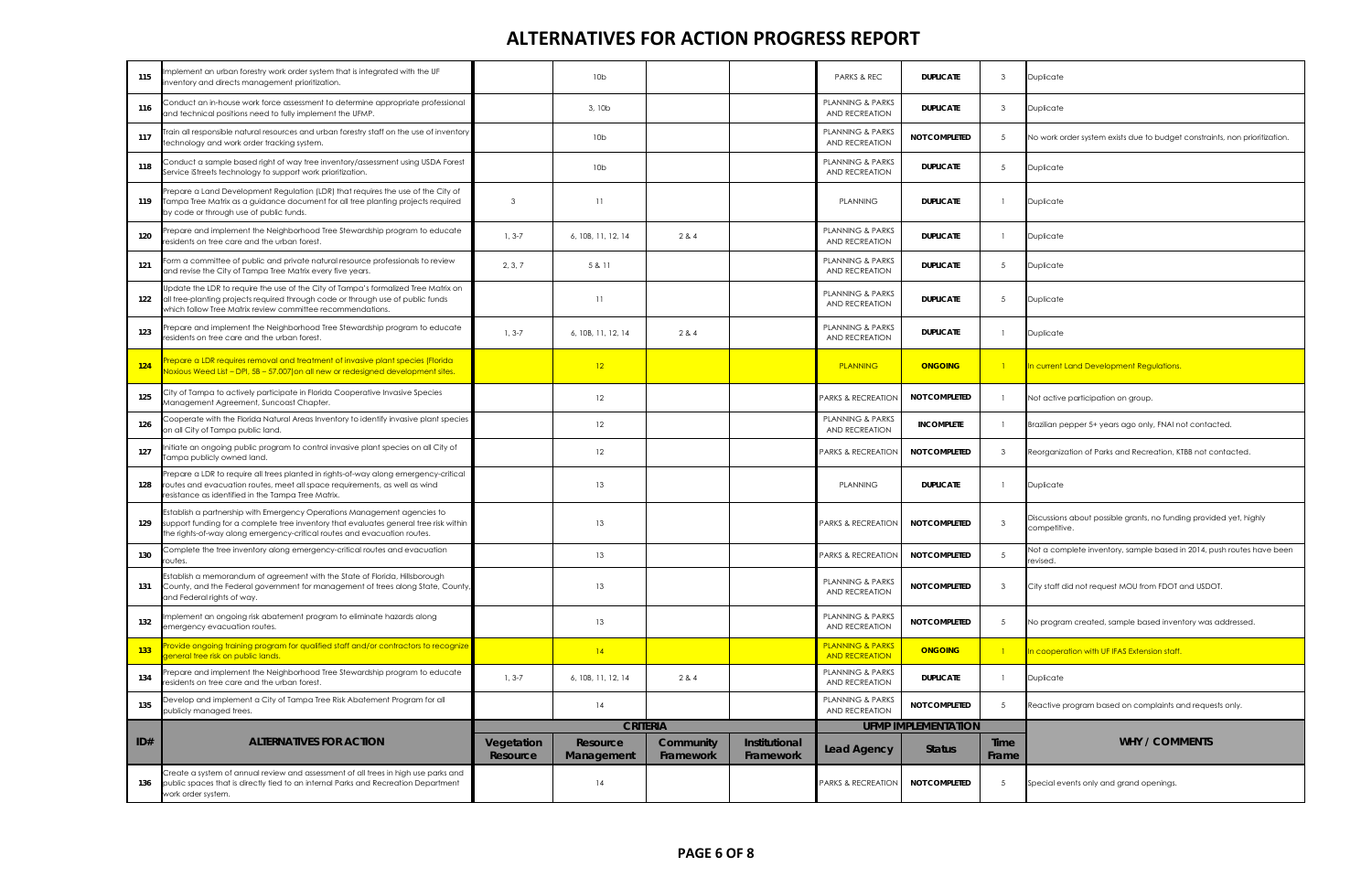| 137 | repare a photo guide for common tree hazard conditions in the City of Tampa,<br>and distribute the information via the UF website.                                                                                                                                                                                                            |                        | 14                     |                        |                            | <b>PLANNING &amp; PARKS</b><br>AND RECREATION        | NOT COMPLETED                                  | -5             | City staff did create materials and request from UF.                                                                                            |
|-----|-----------------------------------------------------------------------------------------------------------------------------------------------------------------------------------------------------------------------------------------------------------------------------------------------------------------------------------------------|------------------------|------------------------|------------------------|----------------------------|------------------------------------------------------|------------------------------------------------|----------------|-------------------------------------------------------------------------------------------------------------------------------------------------|
| 138 | repare and maintain an interactive urban forest website for City of Tampa's<br>esidents.                                                                                                                                                                                                                                                      |                        |                        | $\Box$                 |                            | <b>PLANNING &amp; PARKS</b><br><b>AND RECREATION</b> | <b>ONGOING</b>                                 | $\overline{1}$ | Updated biannually.                                                                                                                             |
| 139 | Provide a consistent message for the City on the social, economic and<br>environmental benefits of the urban forest, to be communicated to neighborhoods<br>by all City Departments.                                                                                                                                                          |                        |                        |                        |                            | <b>PLANNING &amp; PARKS</b><br>AND RECREATION        | NOT COMPLETED                                  |                | City staff not created flash card, coordination between Parks and<br>Recreation and Planning and Development.                                   |
| 140 | Utilize public buildings, et.al. for posters, brochures or advertisements that support an<br>appreciation for the benefits derived from the City of Tampa's urban forest.                                                                                                                                                                     |                        |                        |                        |                            | <b>PLANNING &amp; PARKS</b><br>AND RECREATION        | <b>NOT CONSISTENT</b><br><b>IMPLEMENTATION</b> |                | Environmental education not being funded / staffed.                                                                                             |
| 141 | Continue to cooperate with the University of Florida and Hillsborough County<br><b>Extension on the use of community based social marketing to better understand</b><br>residents perspectives on the value and trees and their care.                                                                                                         |                        |                        |                        |                            | <b>PLANNING &amp; PARKS</b><br><b>AND RECREATION</b> | <b>ONGOING</b>                                 | $\blacksquare$ | Not since 2014, should be done at five year mark in 2018.                                                                                       |
| 142 | Adjust the Neighborhood Tree Stewardship Program to reflect input from<br>neighborhood associations as identified through the community based social<br><mark>narketing program.</mark>                                                                                                                                                       |                        |                        |                        |                            | <b>PLANNING &amp; PARKS</b><br><b>AND RECREATION</b> | <b>ONGOING</b>                                 |                | Program revised, not implemented in neighborhoods.                                                                                              |
| 143 | rovide direct technical guidance to residents for the protection and enhancemen<br>of trees and shrubs.                                                                                                                                                                                                                                       |                        |                        |                        |                            | <b>PLANNING &amp; PARKS</b><br><b>AND RECREATION</b> | <b>ONGOING</b>                                 | $\blacksquare$ | Direct interaction with residents.                                                                                                              |
| 144 | Conduct annual Florida and National Arbor Day Programs to promote general<br>awareness of the urban forest as a community resource.                                                                                                                                                                                                           |                        |                        |                        |                            | <b>PLANNING &amp; PARKS</b><br><b>AND RECREATION</b> | <b>ONGOING</b>                                 | $\blacksquare$ | Annually.                                                                                                                                       |
| 145 | repare a presentation for use by City employees to discuss and illustrate the<br>benefits of the Tampa's urban forest.                                                                                                                                                                                                                        |                        |                        |                        |                            | <b>PLANNING &amp; PARKS</b><br>AND RECREATION        | <b>NOT COMPLETED</b>                           | $\mathbf{3}$   | PowerPoint created, not presented to ITAC.                                                                                                      |
| 146 | Organize annual teacher in-service workshops on the use of 'Project Learning Tree'<br>n City of Tampa elementary schools.                                                                                                                                                                                                                     |                        |                        |                        |                            | PARKS & RECREATION                                   | <b>NOT COMPLETED</b>                           | $\mathbf{3}$   | One time in 2014 at Ragan Center.                                                                                                               |
| 147 | repare and implement the Neighborhood Tree Stewardship program to educate<br>residents on tree care and the urban forest.                                                                                                                                                                                                                     | $1, 3-7$               | 6, 10B, 11, 12, 14     | 2 & 4                  |                            | <b>PLANNING &amp; PARKS</b><br>AND RECREATION        | <b>DUPLICATE</b>                               |                | Duplicate                                                                                                                                       |
| 148 | City of Tampa staff will participate in Neighborhood meetings and other special<br>events to promote implementation of the urban forest management plan.                                                                                                                                                                                      |                        |                        | $\overline{2}$         |                            | <b>PLANNING &amp; PARKS</b><br><b>AND RECREATION</b> | <b>ONGOING</b>                                 | $\overline{1}$ | Neighborhood meetings and special events.                                                                                                       |
| 149 | Enhance the efficiency and effectiveness of the City of Tampa's entire tree planting<br>programs, based on social marketing strategies derived from ongoing<br>neighborhood focus groups.                                                                                                                                                     |                        |                        | $\overline{2}$         |                            | <b>PLANNING &amp; PARKS</b><br><b>AND RECREATION</b> | <b>ONGOING</b>                                 | $\blacksquare$ | Should be re-done in 2018.                                                                                                                      |
| 150 | All City of Tampa departments shall notify neighborhoods, through the use of the<br>Neighborhood Relations email list, of any scheduled public tree maintenance or<br>removal projects prior to commencement of operations.                                                                                                                   |                        |                        | $\overline{2}$         |                            | <b>PLANNING &amp; PARKS</b><br>AND RECREATION        | NOT COMPLETED                                  |                | Urban forestry division only, other departments utilize mailing to aff<br>residents only, different internal policies in different departments. |
| 151 | Hold a yearly "State of Tampa's Urban Forest" workshop for neighborhoods and<br>businesses with the intent of receiving feedback concerning the implementation of<br>he UFMP.                                                                                                                                                                 |                        |                        | $\overline{2}$         |                            | <b>PLANNING &amp; PARKS</b><br>AND RECREATION        | NOT COMPLETED                                  | $\mathbf{3}$   | Planned for 2017.                                                                                                                               |
| 152 | Conduct web based neighborhood survey every 5 years to assess residents'<br>attitudes toward the urban forest and needed technical support.                                                                                                                                                                                                   |                        |                        | 2                      |                            | PLANNING & PARKS<br>AND RECREATION                   | NOT COMPLETED                                  | .5             |                                                                                                                                                 |
| 153 | Create an Advisory Committee on Natural Resources, consisting of a balanced<br>representation of the City's economic, environmental and social interests, to assist<br>the Planning and Development Department on an annual basis in making<br>recommendations as part of the adaptive management strategy for<br>implementation of the UFMP. |                        |                        | 3                      |                            | <b>PLANNING</b>                                      | <b>NOT COMPLETED</b>                           | -3             | Planner assigned. Not a priority at this time.                                                                                                  |
| 154 | Cooperate with neighborhood and non-profit organizations to enhance volunteer<br>programs for the benefit of the urban forest.                                                                                                                                                                                                                |                        |                        | 3 <sup>°</sup>         |                            | <b>PLANNING &amp; PARKS</b><br><b>AND RECREATION</b> | ONGOING                                        | $\blacksquare$ | KTBB & Arbor Day.                                                                                                                               |
| 155 | repare presentations on the benefits derived from the urban forest that support<br>economic development and local business interests.                                                                                                                                                                                                         |                        |                        | $\overline{3}$         |                            | <b>PLANNING &amp; PARKS</b><br><b>AND RECREATION</b> | ONGOING                                        | 3              | Hedonic Study ongoing.                                                                                                                          |
| 156 | Cooperate with the University of Florida to initiate community based social<br>marketing strategy to better understand the business community perceptions for<br>urban forestry and prepare a marketing strategy.                                                                                                                             |                        |                        | 3                      |                            | <b>PLANNING &amp; PARKS</b><br>AND RECREATION        | NOT COMPLETED                                  | $\mathbf{3}$   | City staff did not request.                                                                                                                     |
|     |                                                                                                                                                                                                                                                                                                                                               | <b>CRITERIA</b>        |                        |                        | <b>UFMP IMPLEMENTATION</b> |                                                      |                                                |                |                                                                                                                                                 |
| ID# | <b>ALTERNATIVES FOR ACTION</b>                                                                                                                                                                                                                                                                                                                | Vegetation<br>Resource | Resource<br>Management | Community<br>Framework | Institutional<br>Framework | <b>Lead Agency</b>                                   | <b>Status</b>                                  | Time<br>Frame  | <b>WHY / COMMENTS</b>                                                                                                                           |
| 157 | repare and implement the Neighborhood Tree Stewardship program to educate<br>residents on tree care and the urban forest.                                                                                                                                                                                                                     | $1, 3-7$               | 6, 10B, 11, 12, 14     | 2 & 4                  |                            | <b>PLANNING &amp; PARKS</b><br>AND RECREATION        | <b>DUPLICATE</b>                               |                | Duplicate                                                                                                                                       |

|          | City staff did create materials and request from UF.                                                                                                 |
|----------|------------------------------------------------------------------------------------------------------------------------------------------------------|
|          | Updated biannually.                                                                                                                                  |
|          | City staff not created flash card, coordination between Parks and<br>Recreation and Planning and Development.                                        |
|          | Environmental education not being funded / staffed.                                                                                                  |
|          | Not since 2014, should be done at five year mark in 2018.                                                                                            |
|          | Program revised, not implemented in neighborhoods.                                                                                                   |
|          | Direct interaction with residents.                                                                                                                   |
|          | Annually.                                                                                                                                            |
|          | PowerPoint created, not presented to ITAC.                                                                                                           |
|          | One time in 2014 at Ragan Center.                                                                                                                    |
|          | Duplicate                                                                                                                                            |
|          | Neighborhood meetings and special events.                                                                                                            |
|          | Should be re-done in 2018.                                                                                                                           |
|          | Urban forestry division only, other departments utilize mailing to affected<br>residents only, different internal policies in different departments. |
|          | Planned for 2017.                                                                                                                                    |
|          |                                                                                                                                                      |
|          | Planner assigned. Not a priority at this time.                                                                                                       |
|          | KTBB & Arbor Day.                                                                                                                                    |
|          | Hedonic Study ongoing.                                                                                                                               |
|          | City staff did not request.                                                                                                                          |
| ıе<br>ne | <b>WHY / COMMENTS</b>                                                                                                                                |
|          | Duplicate                                                                                                                                            |